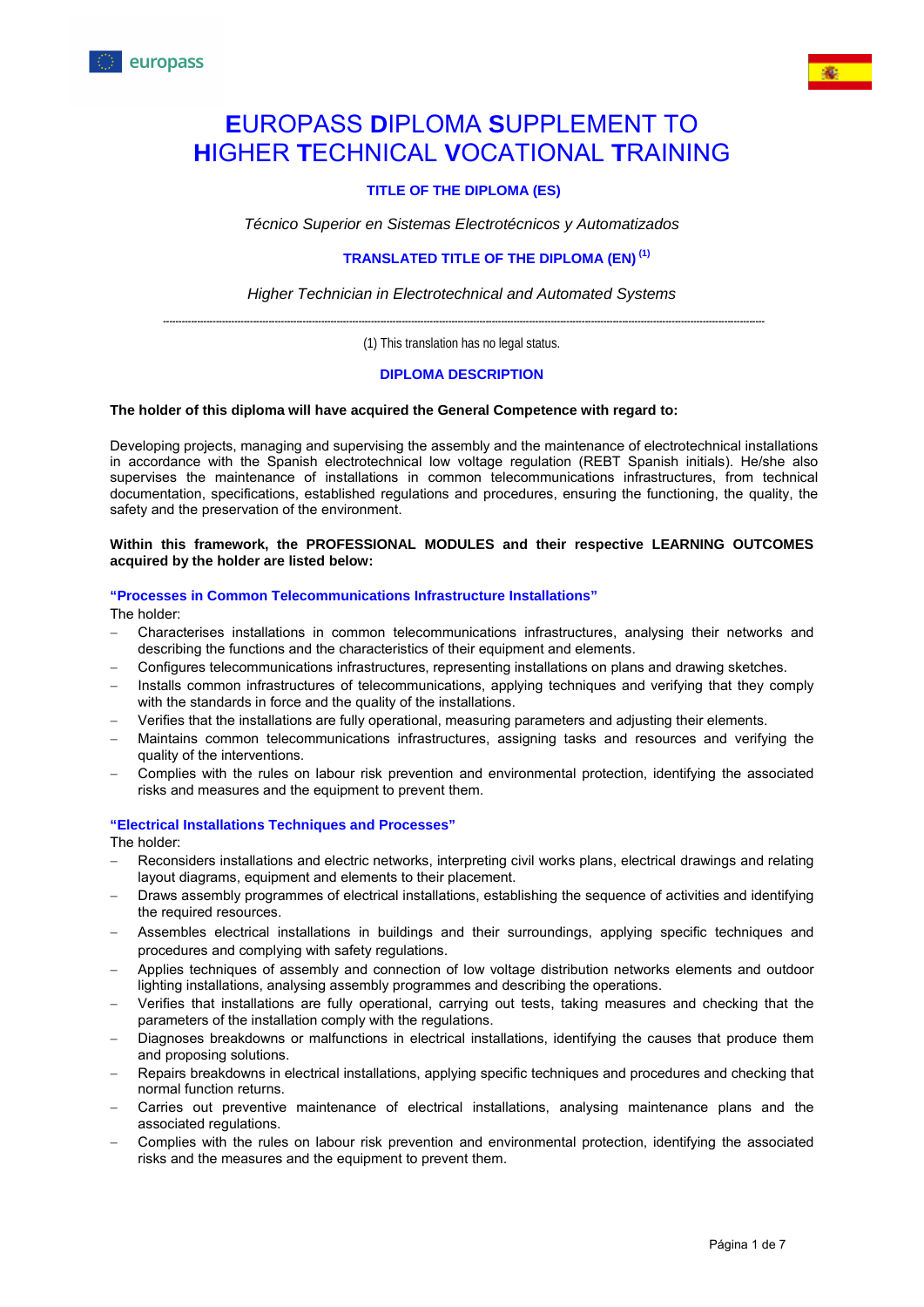#### **"Technical Documentation in Electrical Installations"**

The holder:

- − Identifies the technical-administrative documentation of installations, interpreting projects and recognising information contained.
- Represents electrical installations, making freehand drawings of floor plans, elevations and construction details.
- − Produces graphical documentation of electrical installations projects, drawing plans through computer-aided design programs.
- − Manages graphical documentation of electrical projects, reproducing, organising and filing plans in paper or electronic format.
- Generates budgets of electrical installations and systems, considering the items list, the scales and the individual price.
- Prepares the project documentation from technical information, using computer applications.
- Draws manuals and documents attached to projects on installations and systems, defining forecast, performance and control procedures.

## **"Electrical Systems and Circuits"**

The holder:

- Establishes the parameters of electrical systems, making calculations or taking measures in alternating current (a.c.) circuits.
- Establishes the characteristics of alternating current rotary machinery analysing its operation principals and identifying its field of application.
- − Characterises third-phase converters, analysing how they work and carrying out tests.
- − Takes measurements for verification, bringing into service and maintenance of electrotechnical installations, describing measurement procedures and equipment.
- − Characterises analogical electronic circuits, analysing how they work and identifying their applications.
- − Characterises digital electronic circuits, analysing how they work and identifying their applications.

## **"Techniques and Processes in Home Automation and Automatic Installations"**

The holder:

- − Characterises automation installations and mechanisms in buildings and factories, analysing their function and application fields.
- Plans the assembly stages of automatic installations in buildings and factories, taking into account the assembly plan and the specifications of the elements and systems.
- − Assembles electrical automatic installations of industrial use, interpreting plans and drawings and applying specific techniques.
- Implements industrial automated systems, preparing control programmes and configuring the operating parameters.
- − Installs automation systems in housings and buildings, carrying out assembly, connection and adjustment operations.
- Diagnoses breakdowns in automated installations, identifying the malfunction and its causes and applying performance protocols.
- − Carries out the forecasting and preventive maintenance of automatic installations in buildings and factories, applying the maintenance plan and the related regulations.
- − Complies with the rules on labour risk prevention and environmental protection, identifying the associated risks and measures and the equipment to prevent them.

#### **"Development of Electrical Networks and Electrical Substations"**

The holder:

- − Identifies the elements that configure distribution networks, analysing their function and describing their technical and regulatory characteristics.
- − Characterises low voltage electrical distribution networks, analysing their structure and identifying their common parameters and applications rules.
- − Configures low voltage aerial and underground networks, analysing preliminary drafts or given conditions and selecting their constituting elements.
- − Characterises electrical substations, analysing how they work and describing the characteristics of their elements.
- − Configures indoor and outdoor electrical substations preparing drawings and selecting their equipment and elements.
- Defines the tests and trials for the elements of the transformation substations, using the manufacturers' information and preparing the corresponding technical documentation.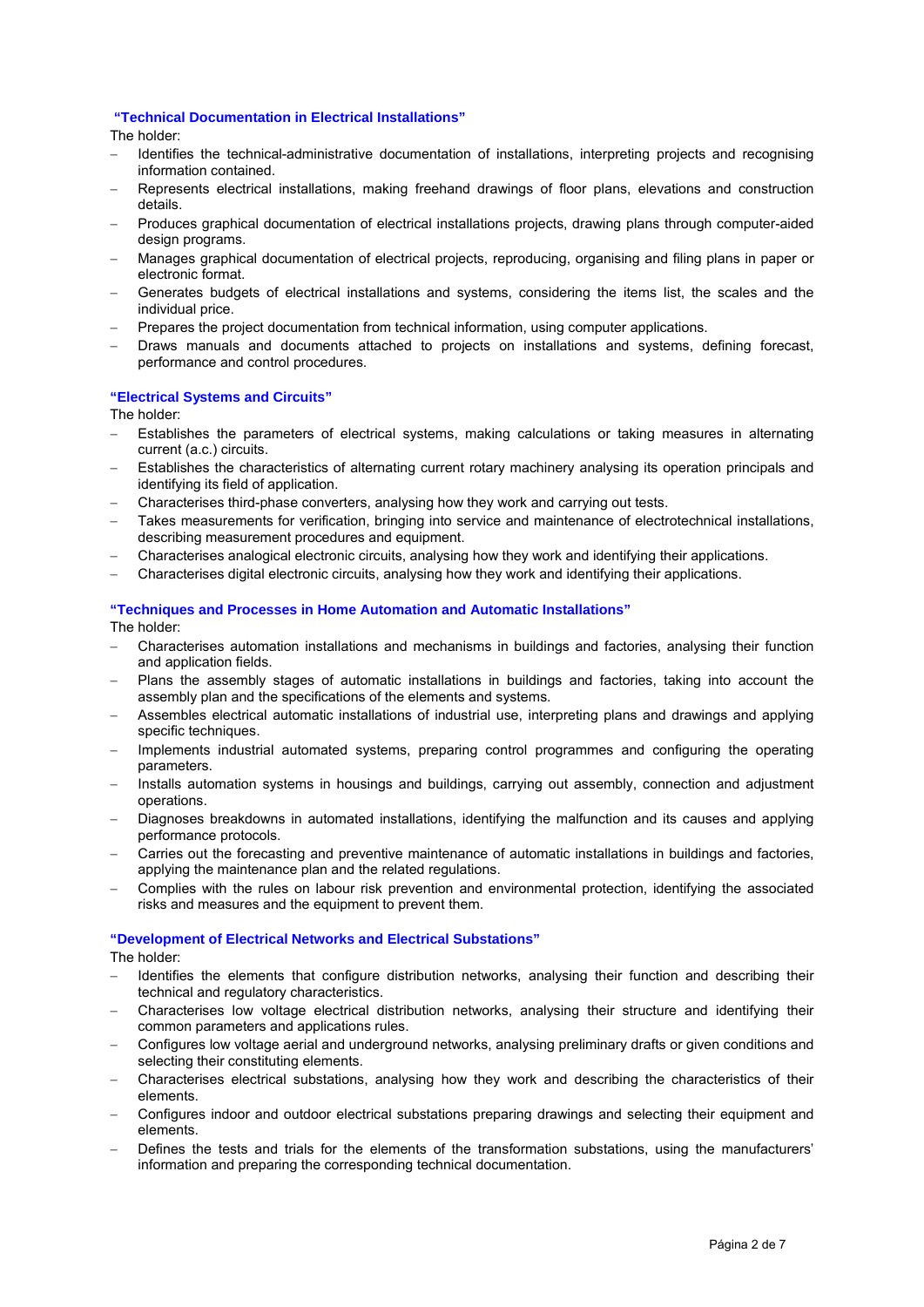#### **"Configuration of Domotic and Automatic Installations"**

The holder:

- − Characterises automatic installations and systems in buildings and factories, analysing how they work and identifying their mechanisms.
- Determines the characteristics of the elements of the systems used in domotic automation, analysing technologies and their applications and describing the elements integrating t he installations.
- − Identifies the characteristics of industrial robots based on programmable automata technology analysing mechanisms and identifying the application of the elements of the installation (sensors and actuators, among others).
- − Configures domotic systems analysing the technologies and the characteristics of the installation and taking into account the desired degree of automation.
- − Characterises automation installations in buildings and large premises, implementing different systems and configuring their elements.

## **"Electrical Installations Configuration"**

The holder:

- − Identifies the types of low voltage electrical installations in building surroundings and outdoor lighting, describing their elements, the technical characteristics and the regulations.
- − Characterises low voltage electrical installations in premises with special characteristics and installations with specific ends, identifying their structure, how they work and their specific regulations.
- − Identifies the characteristics of low voltage electrical installations in premises with specific ends, making calculations and checking the manufacturer's documentation.
- − Configures low voltage electrical installations in the surroundings of buildings with special characteristics, , analysing design conditions and making plans and drawings.
- − Characterises outdoor lighting installations, identifying their components and analysing how they work.
- − Characterises the elements that configure photovoltaic solar installations, describing how they work and their technical and regulatory characteristics.
- − Configures photovoltaic solar installations, specifying their characteristics from the regulations and the design conditions.

## **"Management of the Assembly and the Maintenance of Electrical Installations"**

The holder:

- − Organises the supply for the assembly of electrical installations, analysing the requirements for the assembly and the technical documentation.
- Defines the characteristics to accept materials and the means for of housings, premises and distribution networks assembly, analysing procurement plans and applying stock management techniques.
- Plans the assembly of electrical installations in buildings and distribution lines, analysing assembly plans and defining action stages.
- − Characterises the processes of assembly management for electrical installations, analysing assembly plans and safety studies.
- Documents the bringing into service of electrotechnical installations, complying with the functional requirements and the applicable legislation.
- − Plans the maintenance and the management of waste products of electrical installations in buildings and their surroundings, identifying needs and preparing maintenance and waste products management programmes.

#### **"Project on Electrotechnical and Automated Systems"**

The holder:

- Identifies the needs of the production sector, relating them to similar projects that may satisfy them.
- Designs projects related to the competences described in the diploma, including and developing their constituting stages.
- Plans the project implementation, determining the intervention plan and the associated documentation.
- Defines the procedures for the monitoring and control of the project implementation, justifying the selection of variables and instruments used.

#### **"Professional Training and Guidance"**

The holder:

- Selects job opportunities, identifying the different possibilities of labour integration, and the alternatives of lifelong learning.
- Applies teamwork strategies, assessing their effectiveness and efficiency on the achievement of the company's goals.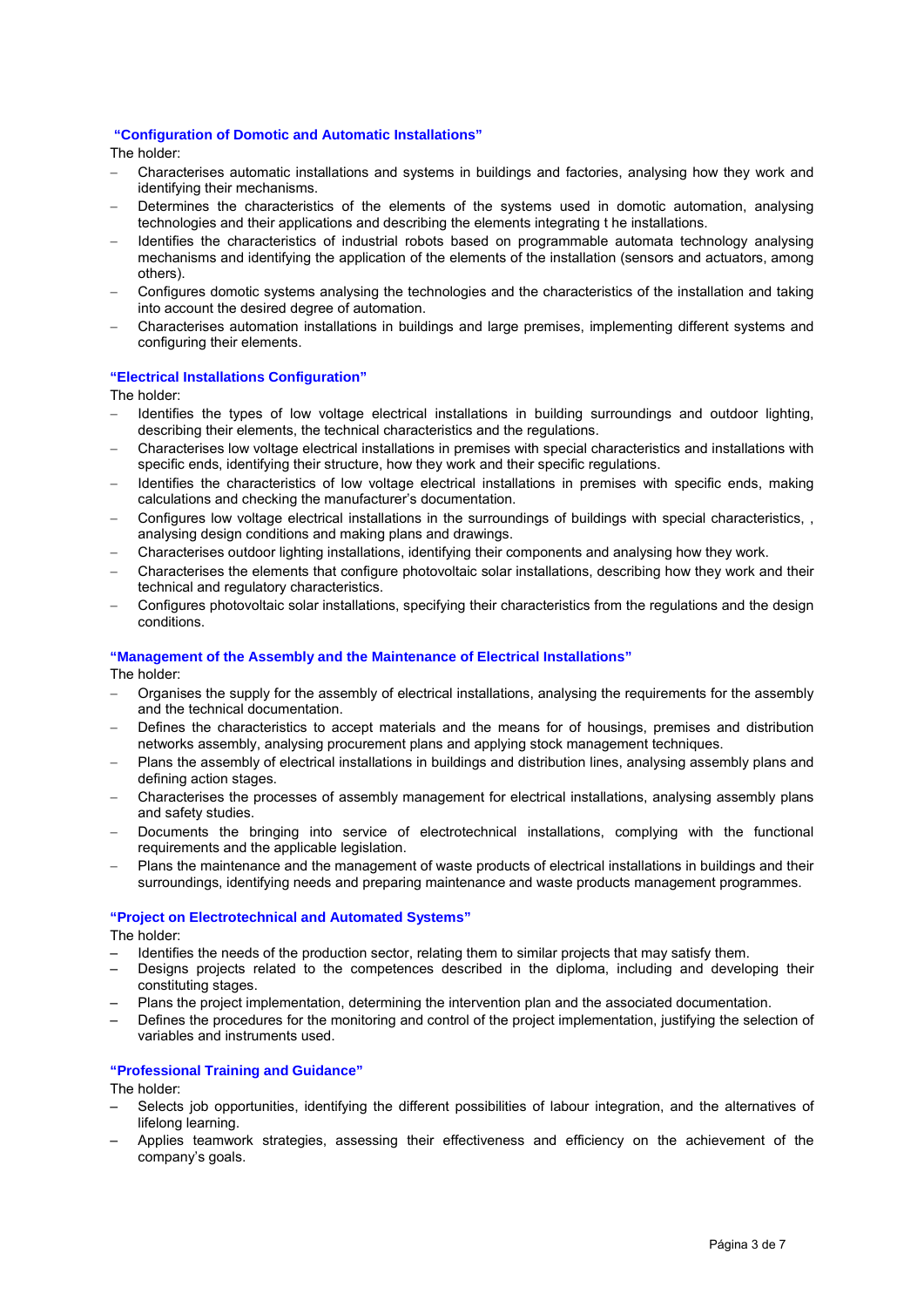- Exercises rights and complies with the duties derived from labour relationships, recognising them in the different job contracts.
- Determines the protection action of the Spanish Health Service in view of the different eventualities covered, identifying the different types of assistance.
- Assesses the risks derived from his/her activity, analysing the job conditions and risk factors present in his/her labour setting.
- Participates in the development of a risk prevention plan for a small enterprise, identifying the responsibilities of all the agents involved.
- Applies protection and prevention measures, analysing the risk situations in the labour setting of the Higher Technician in Electrotechnical and Automated Systems.

#### **"Business and Entrepreneurial Initiative"**

The holder:

- Recognises the skills related to entrepreneurial initiative, analysing the requirements derived from job positions and business activities.
- Defines the opportunity of creating a small enterprise, assessing the impact on the performance setting and incorporating ethic values.
- Carries out the activities for the setting-up and the implementation of a company, choosing its legal structure and identifying the associated legal obligations.
- Carries out basic administrative and financial management activities of an SME, identifying the main accounting and tax obligations and filling in documentation.

## **"On the Job Training"**

The holder:

- Identifies the company's structure and organization relating them to the production and marketing of the products obtained.
- Applies labour and ethic habits in his/her professional activity according to the characteristics of the job position and the procedures established by the company.
- Defines the characteristics of installations based on a preliminary plan or given conditions, applying specific regulations.
- − Plans the assembly of installations establishing stages and distributing resources, from the technical documentation of the project.
- Supervises the assembly of installations, assisting in their implementation and complying with the protocols on safety and security established by the company.
- Start up or brings installations and equipment into service, supervising them and collaborating in the process, following established procedures.
- − Monitors maintenance interventions in installations, assisting in their implementation verifying they comply with the goals established and optimising the available resources.
- Supervises breakdowns repairs and dysfunctions in equipments and installations, assisting in their implementation and verifying the application of techniques and corrective maintenance procedures.

## **RANGE OF OCCUPATIONS ACCESSIBLE TO THE HOLDER OF THE DIPLOMA**

The Higher Technician in Electrotechnical and Automated Systems works in, mainly private, companies, focused on the development of projects, assembly management and supervision and maintenance of electrical installations in building surroundings with specific ends, installation of home and building automation systems, telecommunication infrastructures of buildings, low voltage electrical networks and automated systems, either as a self-employed person or as an employee.

The most relevant occupations or jobs are the following:

- Technician role in Electrotechnical projects.
- Electrotechnical draughtsperson.
- Draughtsperson of low voltage electrification in houses and buildings installations.
- Draughtsperson of low voltage electrification in special premises.
- Draughtsperson of outdoor lightning installations.
- Draughtsperson of power lines of medium voltage electrical energy distribution and electrical substations.
- Draughtsperson of aerial and telephone installations in houses and buildings.
- Technical coordinator of low voltage electrotechnical installations in buildings.
- Supervision, verification and monitoring technician of electrotechnical and automated installations.
- Supervising technician of outdoor lighting installations.
- Building works foreperson of electrotechnical installations.
- Team manager of low voltage fitters in buildings.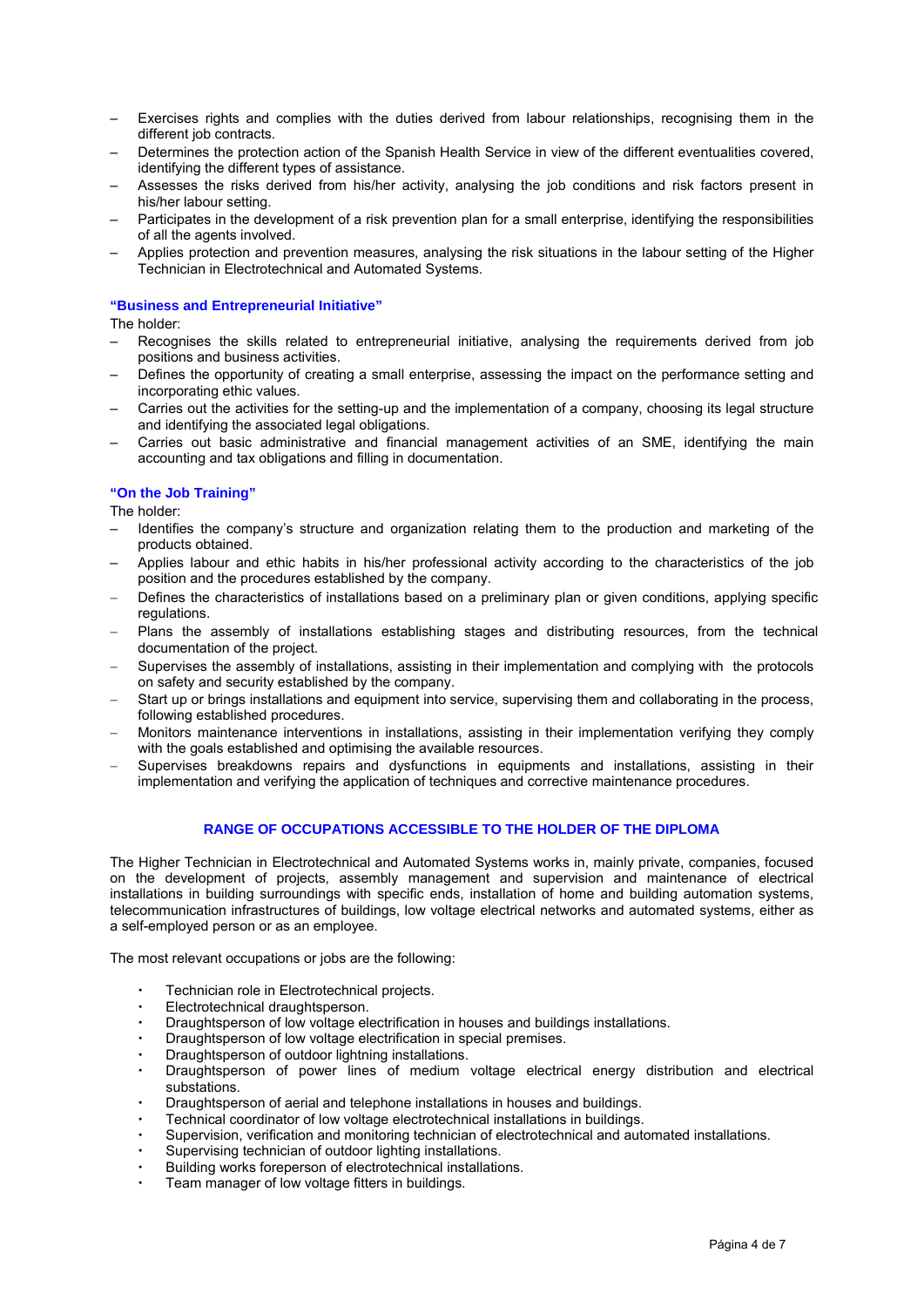- Technical coordinator of low voltage electrical networks and outdoor lighting.
- Supervision, verification and monitoring technician of low voltage distribution electrical networks and outdoor lighting.
- Building works foreperson of low voltage distribution electrical networks and outdoor lighting.
- Building works manager of low voltage distribution electrical networks and outdoor lighting.
- Team manager of low voltage distribution electrical networks and outdoor lighting fitters.
- Maintenance manager of distribution electrical networks and outdoor lighting.

## **AWARD, ACCREDITATION AND LEVEL OF THE DIPLOMA**

**Name of the body awarding the diploma on behalf of the King of Spain:** Spanish Ministry of Education or the different Autonomous Communities according to their areas of competence. The title has academic and professional validity throughout Spain.

**Official duration of the education/ training leading to the diploma**: 2000 hours.

#### **Level of the diploma (national or international)**

- NATIONAL: Post-Compulsory Secondary Education
- INTERNATIONAL:
	- Level 5 of the International Standard Classification of Education (ISCED 5).
	- Level 5 of the European Qualifications Framework (EQF5).

**Entry requirements:** Holding the Certificate in Compulsory Secondary Education or holding the corresponding access test.

**Access to next level of education/training:** This diploma may provide access to Higher Technical Cycles provided that an entrance exam is passed.

**Legal basis:** Basic regulation according to which the diploma is established:

• Minimum teaching requirements established by the State: Royal Decree 1127/2010, of 10 September, according to which the diploma of Higher Technician in Electrotechnical and Automated Systems and its corresponding minimum teaching requirements are established.

**Explanatory note**: This document is designed to provide additional information about the specified diploma and does not have any legal status in itself.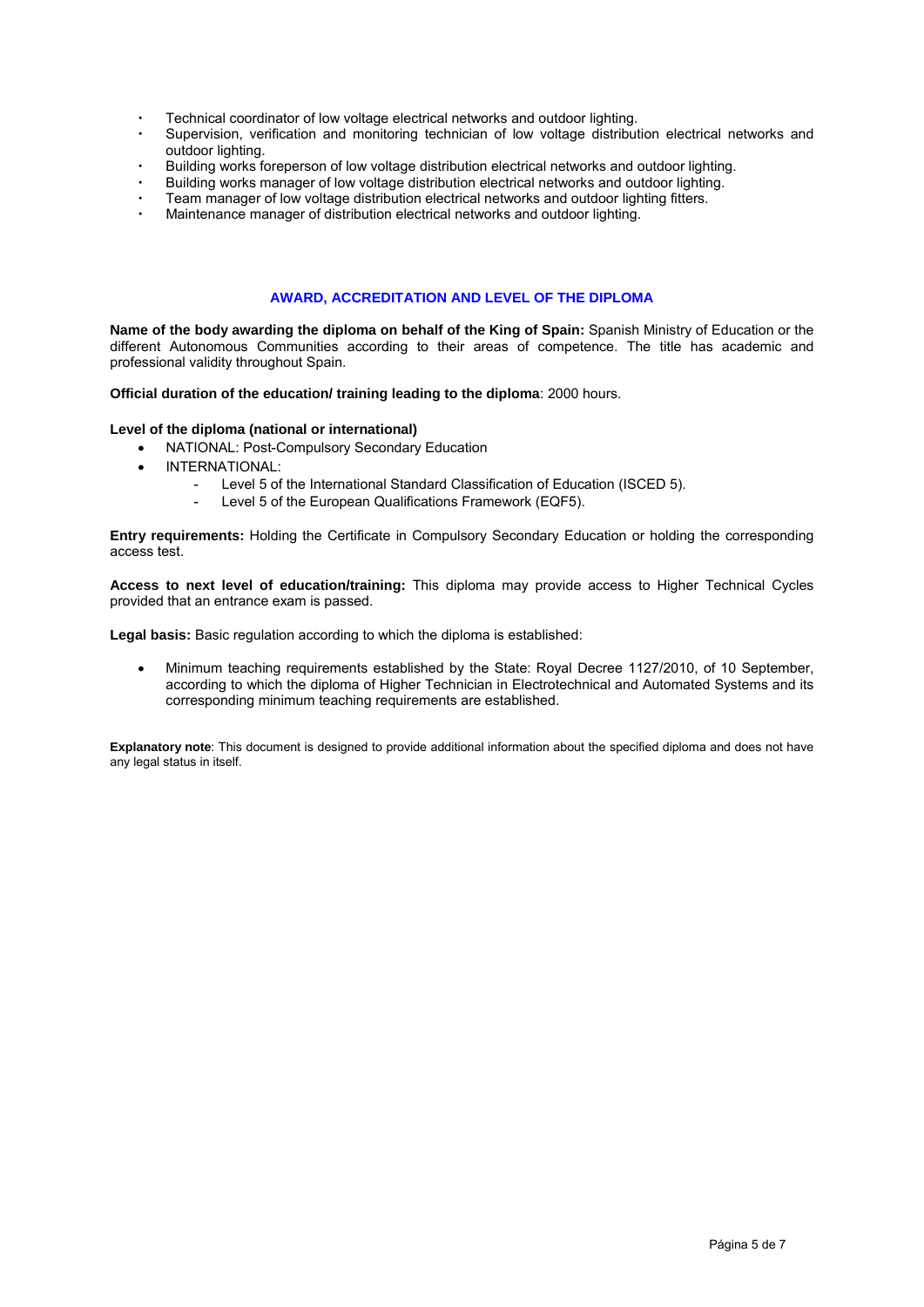| MÓDULOS PROFESIONALES DEL REAL DECRETO DEL TÍTULO                          | <b>CRÉDITOS</b><br><b>ECTS</b> |
|----------------------------------------------------------------------------|--------------------------------|
| Processes in Common Telecommunications Infrastructure Installations        | 8                              |
| <b>Electrical Installations Techniques and Processes</b>                   | 12                             |
| <b>Technical Documentation in Electrical Installations</b>                 | 6                              |
| <b>Electrical Systems and Circuits</b>                                     | 8                              |
| Techniques and Processes in Home Automation and Automatic Installations    | 12                             |
| Development of Electrical Networks and Electrical Substations              | 10                             |
| <b>Configuration of Domotic and Automatic Installations</b>                | 11                             |
| <b>Electrical Installations Configuration</b>                              | 11                             |
| Management of the Assembly and the Maintenance of Electrical Installations | 6                              |
| <b>Project on Electrotechnical and Automated Systems</b>                   | 5                              |
| <b>Professional Training and Guidance</b>                                  | 5                              |
| <b>Business and Entrepreneurial Initiative</b>                             | 4                              |
| On the Job Training                                                        | 22                             |
|                                                                            | <b>TOTAL CRÉDITOS</b>          |
|                                                                            | 120                            |
| DURACIÓN OFICIAL DEL TÍTULO (HORAS)                                        | 2000                           |

## **COURSE STRUCTURE OF THE OFFICIALLY RECOGNISED DIPLOMA**

\* The minimum teaching requirements shown in the table above comprise 55% official credit points valid throughout Spain. The remaining 45% corresponds to each Autonomous Community and can be described in the **Annex I** of this supplement.